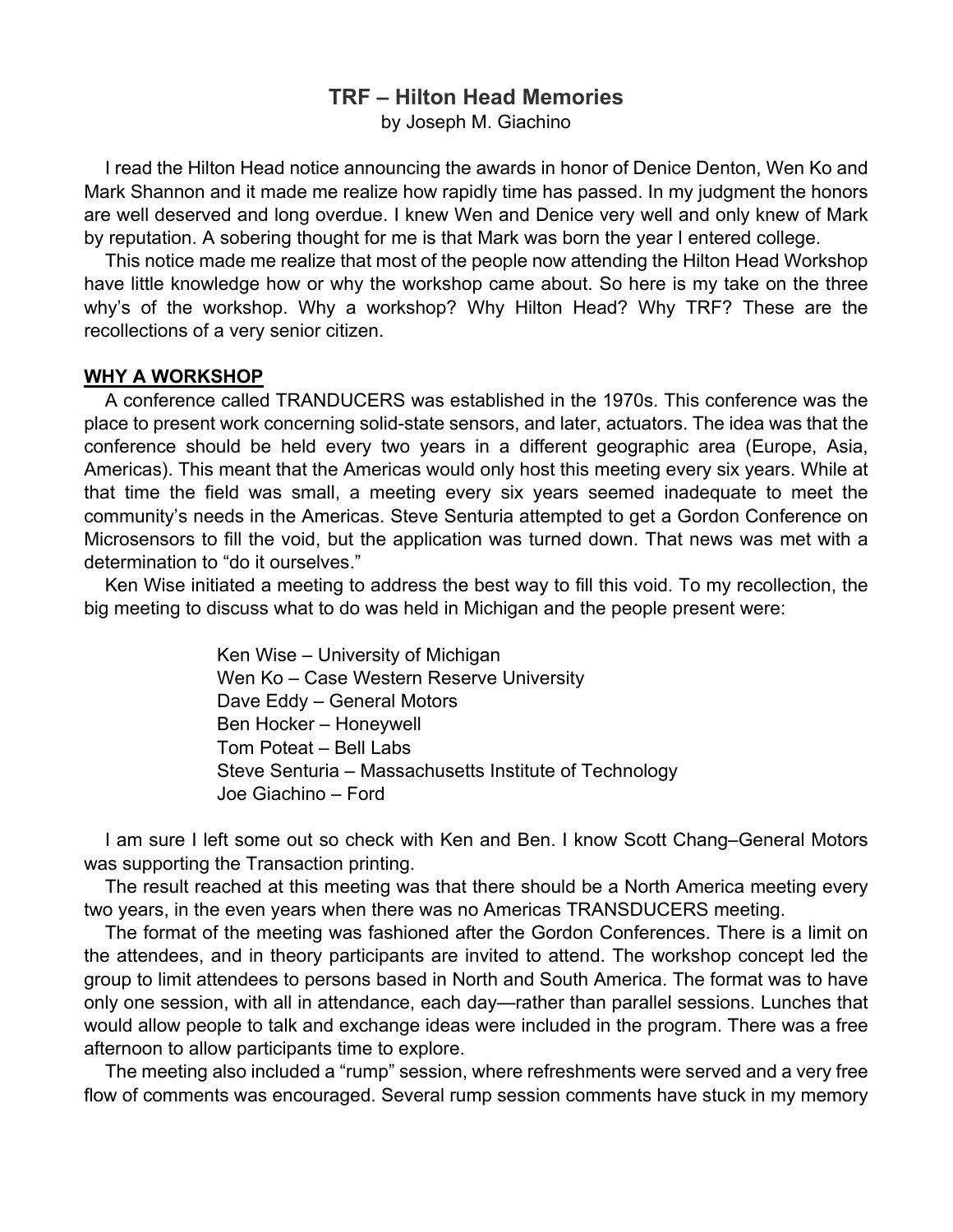over the years: "Single crystal bigots" and "I agree with Professor Senturia." I do not know whether any of our current Hilton Head Workshop attendees have any idea as to what these quotes refer!

## **WHY HILTON HEAD**

The group decided the workshop would work best in a resort-type location with a casual, laidback atmosphere to encourage people to informally interact. There were many suggestions for the venue including Mackinac Island, Mich., and Sandusky, Ohio.

Tom Poteat suggested Hilton Head, S.C. None of the other attendees knew of Hilton Head. Tom had grown up in the area and filled us in on the history and status. Hilton Head is a barrier island and in the early days was a place locals took their pigs to spend the winter. The pigs could forage for food, and they could not leave the island. I do not know how much of that is fact and how much is folklore. In the 1960s, developers began turning the island into an upscale resort community. The group was concerned about how accessible the island was to people coming from around the country. Tom let us know that the island was easily reached from Savannah and that there was even a small airport on the island, with shuttle service, if one did not want to drive.

What made the group decide on Hilton Head? Note that members of the group all had been previously involved in conference management and understood the effort involved in the tasks required for a successful meeting. So, when Tom said "If you select Hilton Head, I will be the local arrangements chair," the group selected Hilton Head. After the first workshop, the suggestion was made that, like many IEEE meetings, the location should alternate between east coast and west coast. The suggestion was made that the meeting be held in Monterey, California. The group agreed that was a good location and the question was asked, "Who would like to be local arrangements chair for Monterey"? As there were no volunteers, thus was born the Hilton Head Workshop.

#### **WHY TRF**

The original plan was to have the IEEE Electron Device Society (EDS) sponsor the workshop, and the first two workshops indeed were sponsored by EDS. Note that this workshop was valuable to EDS because the profit from the year's first workshop made EDS conferences profitable for that year.

The workshop committee had contacted the European and Asian groups concerning limiting attendance to the Americas. No group objected; in fact, the Europeans started EUORSENSORS based on the model of limiting attendance to Europeans. The EDS professional staff had no objection as all parties were in concert. However, an EDS member in a position of authority did object. This member was adamant that IEEE meetings had to be open to any and all IEEE members. It was further stated that if the workshop did not abide by these rules, there would be no IEEE support.

The workshop committee wanted to continue the successful workshop formula. As this could not be done under the auspicious of the IEEE, the Transducer Research Foundation (TRF) became the sponsor.

Wen Ko had, prior to the IEEE sponsorship of the first workshop, established TRF as an Ohio nonprofit. This was done as the model for this type of workshop was new and the committee